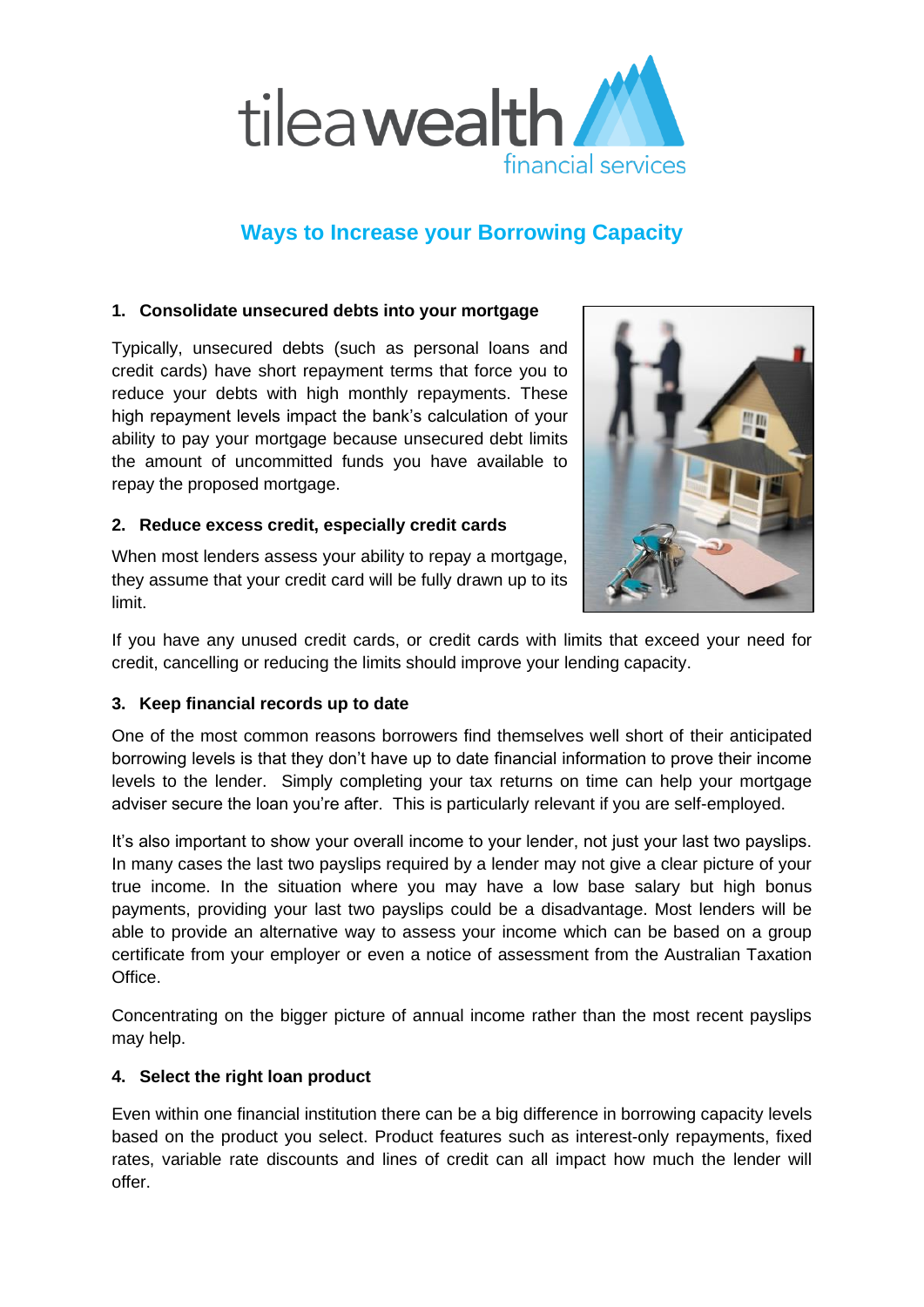### **5. Be aware that income type is treated differently by nearly every lender**

Lenders can be very selective with it comes to the type of income they include in their repayment capacity calculations. Some income types may be excluded altogether by one lender but fully included by another.

Almost every lender treats income derived from dividends, second jobs, child maintenance payments, company profits, bonuses, commissions, government benefits, annuities and rents differently.

Navigating your way around this maze is very difficult and time consuming. Fortunately an experienced 'credit representative' (the new term for 'mortgage broker') will access to this information and can assist you to choose a lender that is most accommodative of your individual situation.

### **6. Shop Around**

It may sound obvious but paying a lower interest rate should save you hundreds of dollars on annual loan repayment commitments and thus increase your initial affordability.

A decrease of 1% on your home loan rate may free up your cash flow by \$260 a month on a \$400,000 loan. This has the same effect of getting a net pay rise of \$3,120 per annum.

However, it is important to take into account other fees and charges that may come with a lower interest rate!

## **7. Split your liabilities with your partner**

If you're planning to buy a property under your name only, you can split your expenses on paper with your partner.

For example, two children listed as dependants may not be counted as your dependants if you can prove that your partner does and will continue to provide for them financially. This is particularly relevant if you are separated or divorced.

#### **8. Use your properties as cross collateral**



Using your property as cross collateral (or cross security), means you provide an existing property as a security to buy another property. However, there are pros and cons with this strategy.

On the one hand it may increase your serviceability to the extent you may borrow at a higher loan-to-value ratio (LVR). This may also save you money on lenders mortgage insurance when you borrow above the lender's threshold.

On the other hand, in the event of you being unable to meet the loan repayments; the lender may repossess the securities, which could put multiple properties at risk.